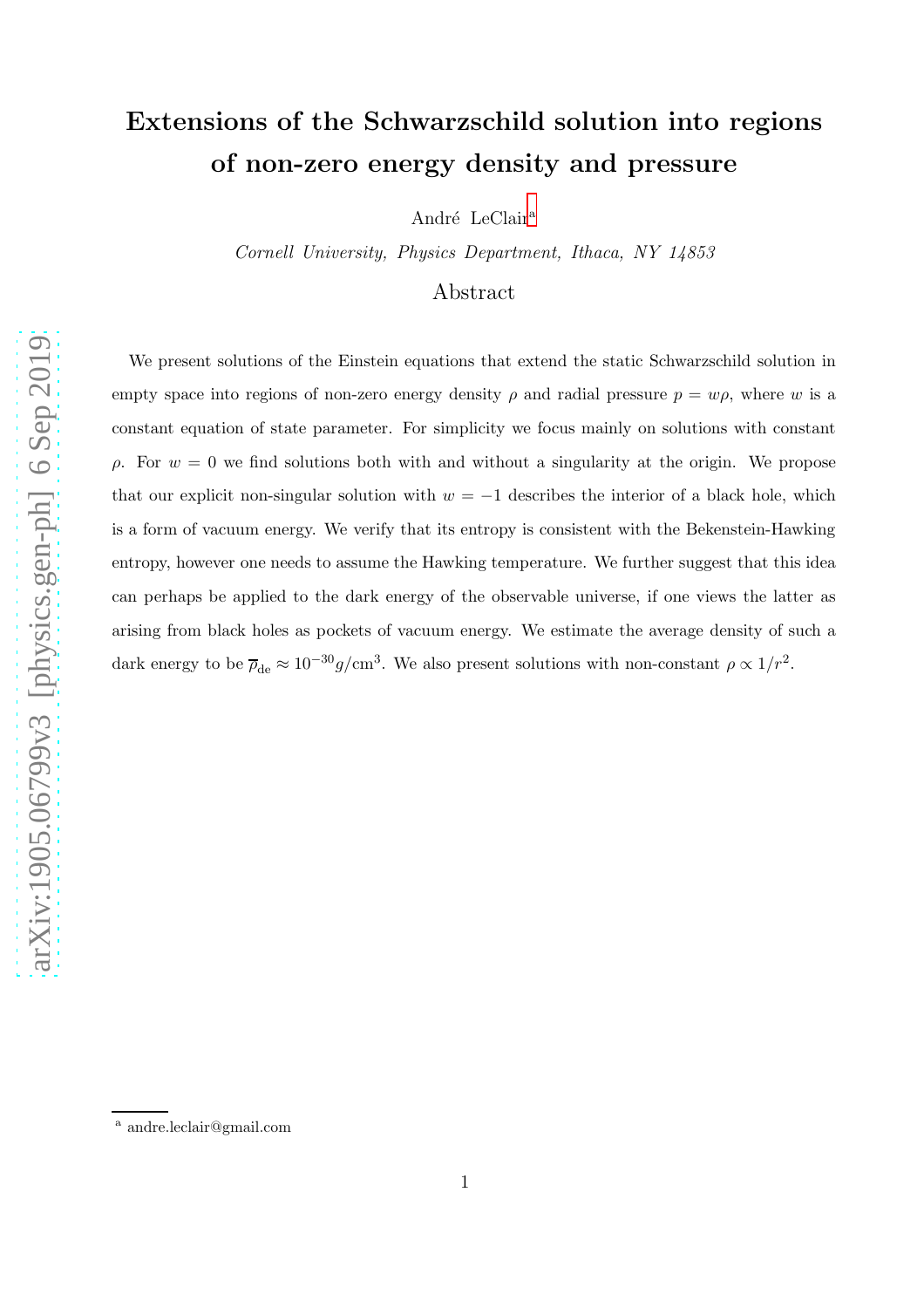### I. INTRODUCTION

The Schwarzschild solution [\[1\]](#page-15-0) to Einstein's equations is based on a zero stess-energy tensor  $T_{\mu\nu}$ . It is static and spherically symmetric, and the total mass is M. It was eventually understood that it has an event horizon at the Schwarzschild radius  $r_s = 2MG/c^2$ , and this initiated the development of the theory of black holes. The solution has a true singularity at the origin  $r = 0$ . The standard point of view is that anything that falls into the black hole beyond  $r<sub>s</sub>$  will eventually reach the singularity, and perhaps quantum gravity effects can resolve this singularity. It is not clear that this is the only possible resolution. It would thus be desirable to discover a classical resolution of the singularity within the context of General Relativity which predicts some properties of the interior of black holes, and this is the subject of this work.

Theories for the internal structure of black holes may even be testable now that gravitational waves from black hole mergers have been detected [\[2\]](#page-15-1). These experimental results were the main motivation for our work. There may be some signature of the internal structure of a black hole in the gravitational wave signal, however we will not address this complicated aspect here.

As a simplifying approximation, we introduce a length scale  $r_0$  such that stress-energy tensor satisfies

<span id="page-1-0"></span>
$$
T_{\mu\nu} = 0 \text{ for } r > r_0, \qquad T_{\mu\nu} \neq 0 \text{ for } r \le r_0. \tag{1}
$$

Thus, for  $r > r_0$  the solution must be equal to the Schwarzschild solution with total mass M. In finding solutions, one needs to match the Schwarzschild solution at  $r = r_0$ . Although this is a rather straightforward approach, it's not clear from the beginning that interesting exact solutions exist. However, we will present many such solutions, some of which extend to the interior of a black hole.

Let us summarize our main results. Henceforth we set the speed of light  $c = 1$ . Planck's constant  $\hbar \neq 0$  will only be relevant in Section [VI](#page-10-0) in connection with the Hawking temperature. In the next section we present the Einstein equations in a form that we could not find in the literature and are easier to solve. We mainly focus on solutions with constant non-zero energy density  $\rho$  in the region  $r < r_0$ . In Section [IV](#page-5-0) we find solutions with zero radial pressure p, which is commonly attributed to matter. We present solutions with and without singularities at  $r = 0$ , the latter being simpler.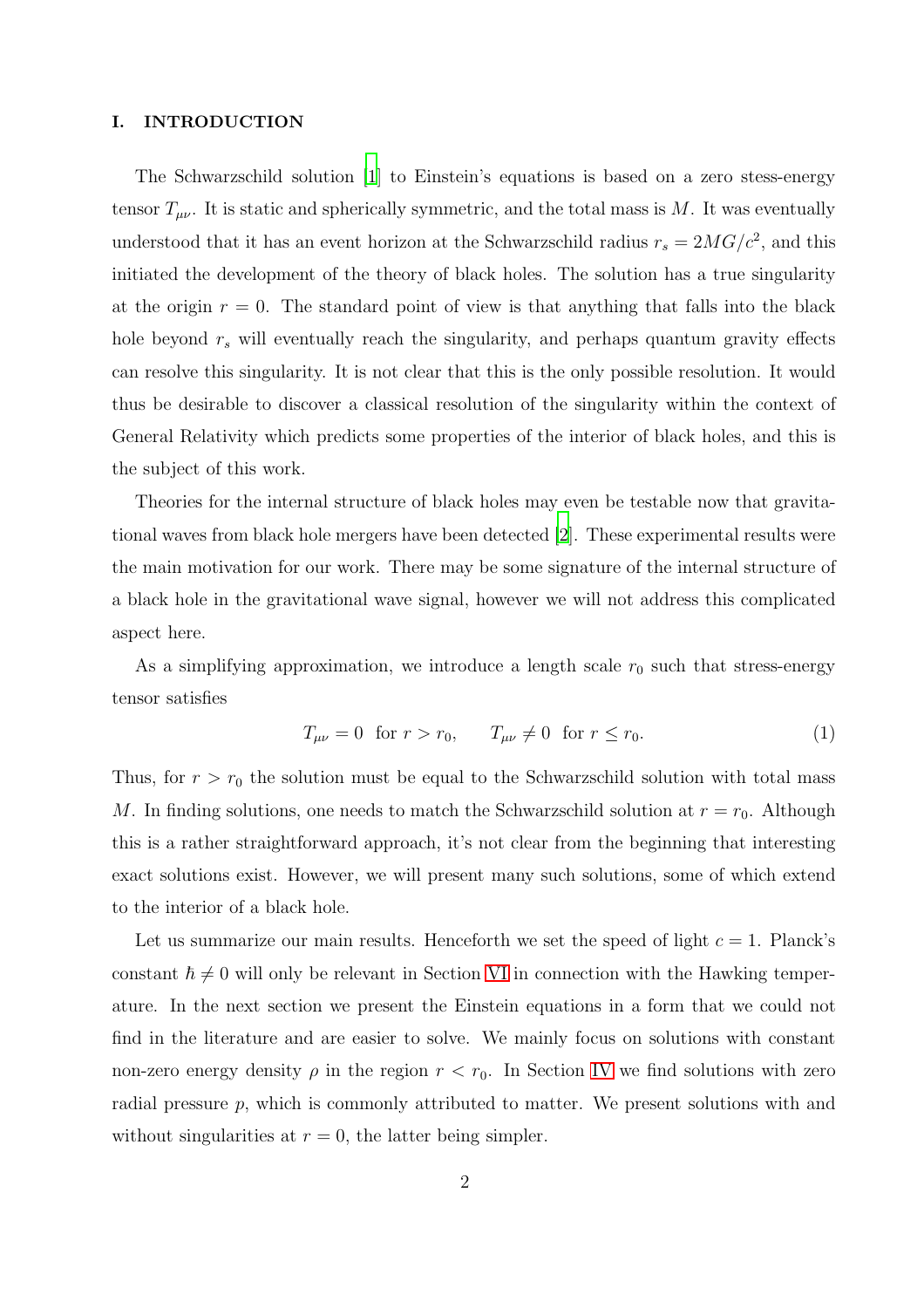In Section [V](#page-9-0) we consider non-zero radial pressure  $p = w\rho$  where w is a constant, focusing on non-singular solutions, and we present such solutions for arbitrary w. The case  $w = -1$ is especially interesting since the energy density and pressures are equivalent to vacuum energy, i.e.  $T_{\mu\nu} = -\rho g_{\mu\nu}$ . In Section [VI](#page-10-0) we study the black hole limit  $r_0 = r_s$ . This solution has no singularity at the origin and does not have the peculiarity that the effective speed of light vanishes inside the black hole as was the case for  $w = 0$ . We propose that this is the correct equation of state of the interior of a black hole. As a check of this idea we show that the classical entropy of the black hole is consistent with the Bekenstein-Hawking entropy if one assumes that the temperature is the Hawking temperature up to a factor of two. The detailed nature of the matter inside the black hole that leads to  $w = -1$  is not possible to address based on this work.

Having found these new solutions to the static Einstein equations, which are on solid mathematical ground, we proceed to try to apply them to cosmology. This necessarily should be viewed as more speculative since this is no longer a static situation. Nevertheless, our attempts are are in line with standard approaches to cosmology. For instance, in the current universe, which has a large matter component (about 30%), this matter content is treated as a fluid with zero pressure, where the "particles" are actual galaxies. However the galaxies are treated as static sources in spite of the expansion of the universe, in the sense that mergers of galaxies, accretion of galaxies, etc. are ignored, and one still obtains reliable predictions. Black holes are also not static in that they inevitably grow, but for the above reasons we will treat them as static sources of gravitation as an approximation. Having stated these caveats, in Section [VII](#page-11-0) we propose that the currently observed non-zero dark energy arises from the pockets of vacuum energy inside black holes. This kind of dark energy is not a conventional cosmological constant because it changes with time due to the simple fact that the total energy density of black holes changes with time. We present this idea since the predictions are very good: we roughly estimate the average energy density  $\overline{\rho}_{\rm de}$  of such a proposed dark energy to be  $\overline{\rho}_{de} \approx 10^{-30} g/cm^3$  which is surprisingly close to the measured value ("de" here refers to dark energy); however this estimate is perhaps fortuitously too good (see the discussion below.)

Finally in Section [VIII](#page-12-0) we present a solution with non-constant energy density  $\rho \propto 1/r^2$ . However we do not offer a potentially physical interpretation of this solution.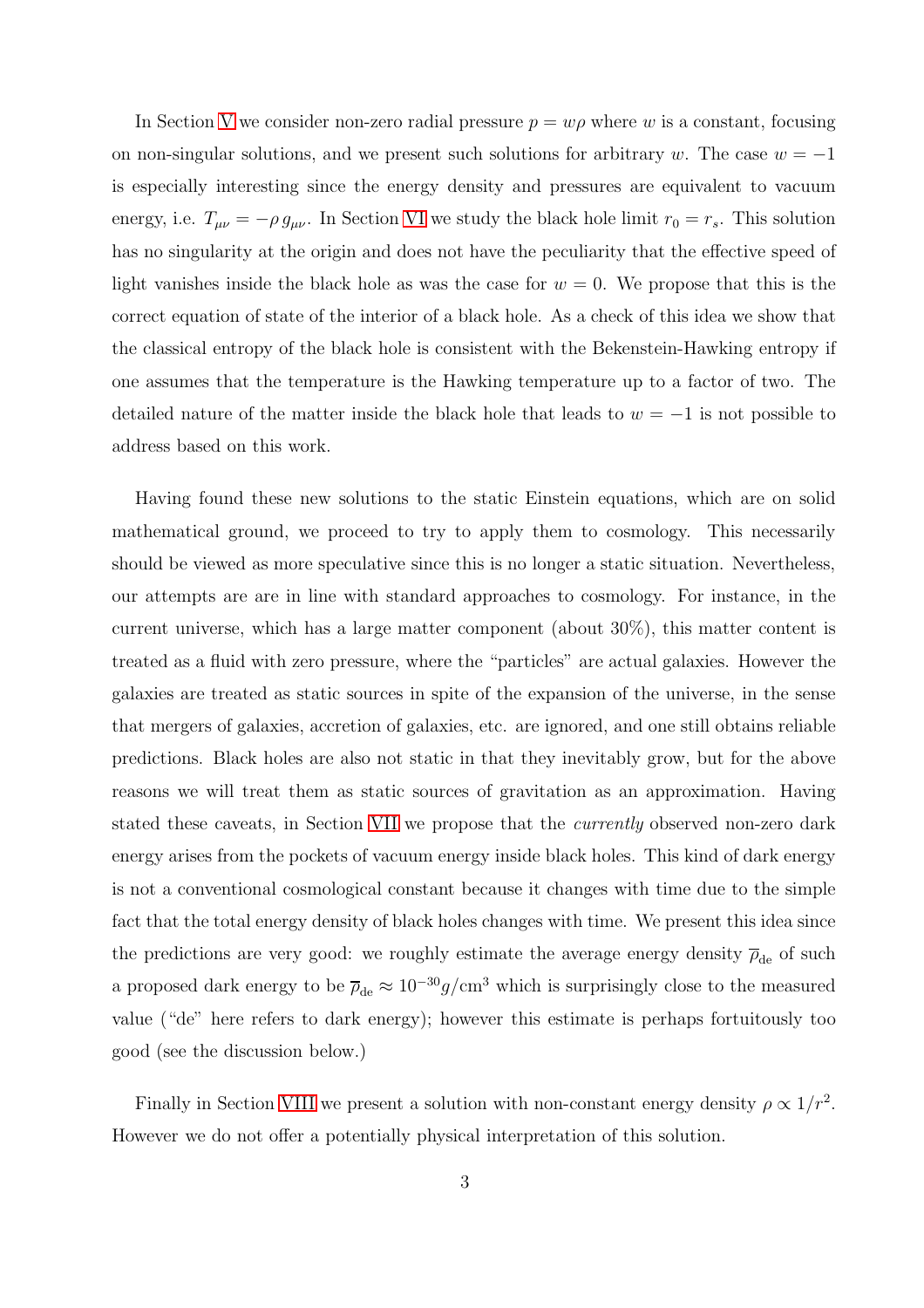# II. THE EINSTEIN EQUATIONS

The general spherically symmetric and static metric is defined by the line element

$$
ds^{2} = g_{\mu\nu}dx^{\mu}dx^{\nu} = -e^{2a}dt^{2} + e^{2b}dr^{2} + r^{2}(d\theta^{2} + \sin^{2}\theta \, d\varphi^{2})
$$
\n(2)

Further calculations are largely based on Weinberg's comprehensive book [\[3](#page-15-2)]. The nonzero Christoffel symbols are

$$
\Gamma_{tr}^t = \Gamma_{rt}^t = a', \qquad \Gamma_{rr}^r = b', \qquad \Gamma_{tt}^r = a'e^{2(a-b)} \tag{3}
$$

$$
\Gamma^{\varphi}_{r\varphi} = \Gamma^{\varphi}_{\varphi r} = \Gamma^{\theta}_{r\theta} = \Gamma^{\theta}_{\theta r} = 1/r \tag{4}
$$

$$
\Gamma^r_{\theta\theta} = \frac{1}{\sin^2 \theta} \Gamma^r_{\varphi\varphi} = -r e^{-2b} \tag{5}
$$

$$
\Gamma^{\theta}_{\varphi\varphi} = -\sin\theta\cos\theta, \qquad \Gamma^{\varphi}_{\varphi\theta} = \cot\theta \tag{6}
$$

where a' denotes the derivative with respect to r, i.e.  $a' = da/dr$ , etc. The Einstein equations are

$$
G_{\mu\nu} = R_{\mu\nu} - \frac{1}{2} R \, g_{\mu\nu} = 8\pi G \, T_{\mu\nu} \tag{7}
$$

where the non-zero components of  $G_{\mu\nu}$  are

<span id="page-3-0"></span>
$$
G_{tt} = e^{2(a-b)} \left( \frac{2b'}{r} - \frac{1}{r^2} \right) + \frac{e^{2a}}{r^2}
$$
 (8)

$$
G_{rr} = \frac{2a'}{r} + \frac{1}{r^2} \left( 1 - e^{2b} \right) \tag{9}
$$

$$
G_{\theta\theta} = \frac{1}{\sin^2 \theta} G_{\varphi\varphi} = e^{-2b} r^2 \left( a'' + a'^2 - a'b' + (a' - b')/r \right)
$$
(10)

We take the following form for the stress-energy tensor:

$$
T_{tt} = \rho \, e^{2a}, \qquad T_{rr} = p \, e^{2b} \tag{11}
$$

$$
T_{\theta\theta} = \frac{1}{\sin^2 \theta} T_{\varphi\varphi} = p_\theta r^2 \tag{12}
$$

where  $\rho$  is the energy density and  $p, p_{\theta}$  are pressures. The metric factors  $e^{2a}$  and  $e^{2b}$  are necessary in the above equation: for instance for vacuum energy  $T_{\mu\nu} = -\rho g_{\mu\nu}$ . The pressures in  $T_{\theta\theta}$  and  $T_{\varphi\varphi}$  must be identical due to the first eqality in [\(10\)](#page-3-0).

It will be convenient to rescale  $\rho$  and the pressures as follows

$$
\widehat{\rho} = 8\pi G \,\rho, \qquad \widehat{p} = 8\pi G \,p, \qquad \widetilde{p} = 8\pi G \,p_{\theta} \tag{13}
$$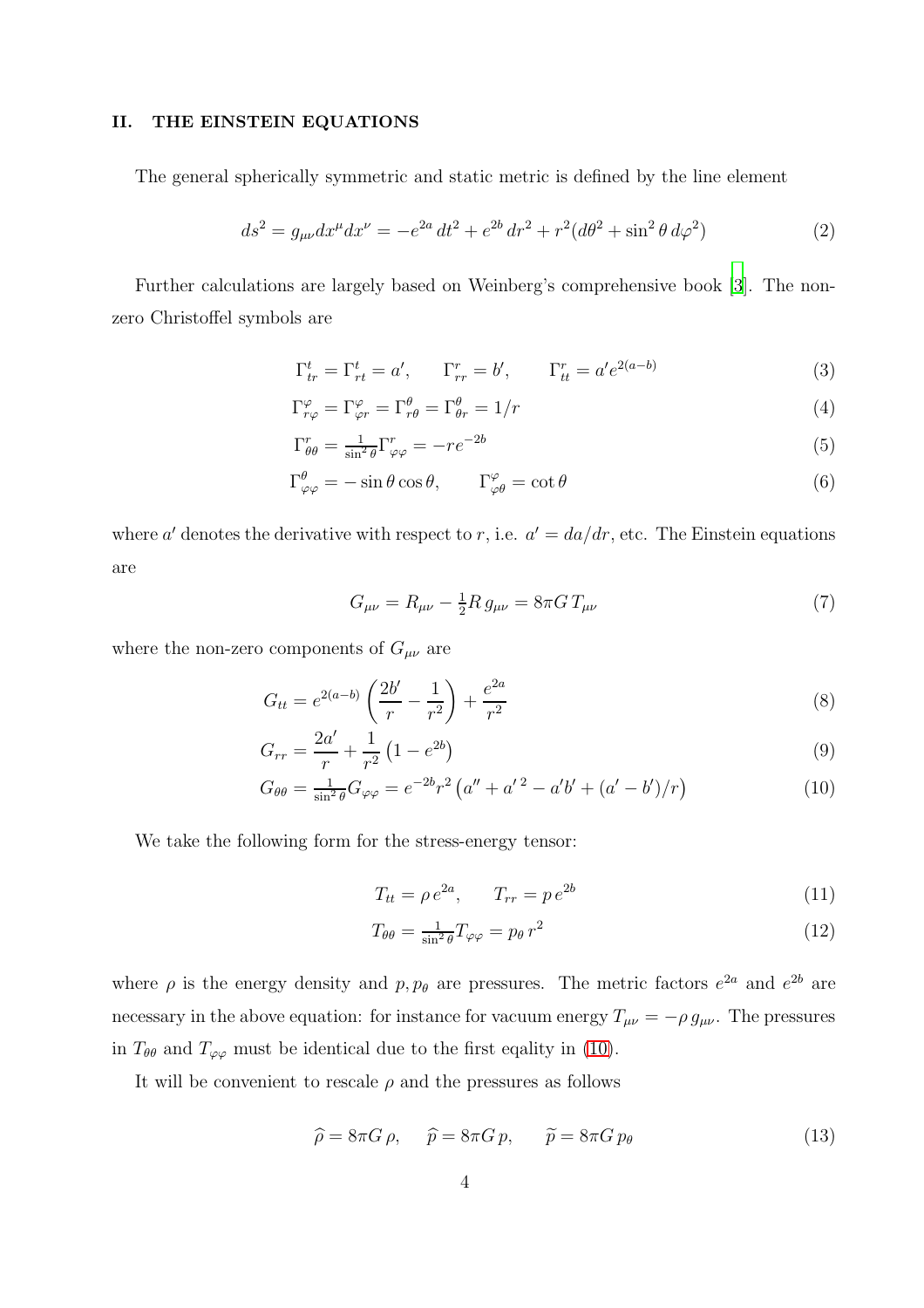such that  $\hat{\rho}, \hat{p}$  and  $\tilde{p}$  all have dimensions of inverse length squared. (If  $\rho$  has units of mass per volume, then reintroducing c,  $\hat{\rho}$  has units of inverse time squared.) The Einstein equations now read

<span id="page-4-0"></span>
$$
\frac{2b'}{r} + \frac{1}{r^2} \left( e^{2b} - 1 \right) = \hat{\rho} e^{2b} \tag{14}
$$

$$
\frac{2a'}{r} - \frac{1}{r^2} \left( e^{2b} - 1 \right) = \hat{p} e^{2b} \tag{15}
$$

$$
a'' + a'^2 - a'b' + (a' - b')/r = \tilde{p}e^{2b}
$$
 (16)

These equations are generally difficult to solve due to the second order equation [\(16\)](#page-4-0). However one can replace the latter with a first order equation by differentiating [\(15\)](#page-4-0) and using [\(14\)](#page-4-0). One obtains a somewhat complicated equation, however it will turn out to be very useful:

<span id="page-4-1"></span>
$$
\widetilde{p} = (4(r^2\widehat{\rho}-1))^{-1} \left[ r^2 \widehat{p}^2 (2rb'-1) + 2\widehat{p} \left( r^2 \widehat{\rho} (1+rb') + rb'-2 \right) + r \left( 2\widehat{\rho} (b'+r^2\widehat{p}') - 2\widehat{p}' - r\widehat{\rho}^2 \right) \right]
$$
\n(17)

This equation can be understood as a statement of energy-momentum conservation since Bianchi identities ensure that  $T_{\mu\nu}$  is covariantly conserved  $D^{\mu}T_{\mu\nu} = 0$  [\[3](#page-15-2)].

We will refer to  $\hat{p}$  as the radial pressure and  $\tilde{p}$  as the orbital pressure. One novelty of our work is that the form of the above equations  $(14)$ ,  $(15)$ , and  $(17)$  are easier to solve analytically compared to other equivalent versions in the literature. In particular, when  $\hat{\rho}$ and  $\hat{p}$  are specified, then equations [\(14\)](#page-4-0) and [\(15\)](#page-4-0) already determine solutions, up to constants of integration and the boundary condition at  $r = r_0$ ; then the orbital pressure  $\tilde{p}$  is determined by [\(17\)](#page-4-1).

# III. THE SCHWARZSCHILD SOLUTION

To warm up, it is instructive to reproduce the known Schwarzschild solution from the above equations. Here, we assume a central point mass M at  $r = 0$ , and for  $r > 0$  we have  $\hat{\rho} = \hat{p} = \tilde{p} = 0$ , namely  $r_0 = 0$ . Using [\(14\)](#page-4-0) and [\(15\)](#page-4-0) one finds

$$
2b = -\log(1 - r_s/r), \qquad 2a = \alpha + \log(1 - r_s/r)
$$
 (18)

where  $r_s$  and  $\alpha$  are constants of integration. Imposing that  $g_{\mu\nu}$  approaches the Minkowski empty space metric as  $r \to \infty$ , and using  $g_{tt} = -e^{2a} \to -1 - 2\Phi(r)$  where  $\Phi(r) = -MG/r$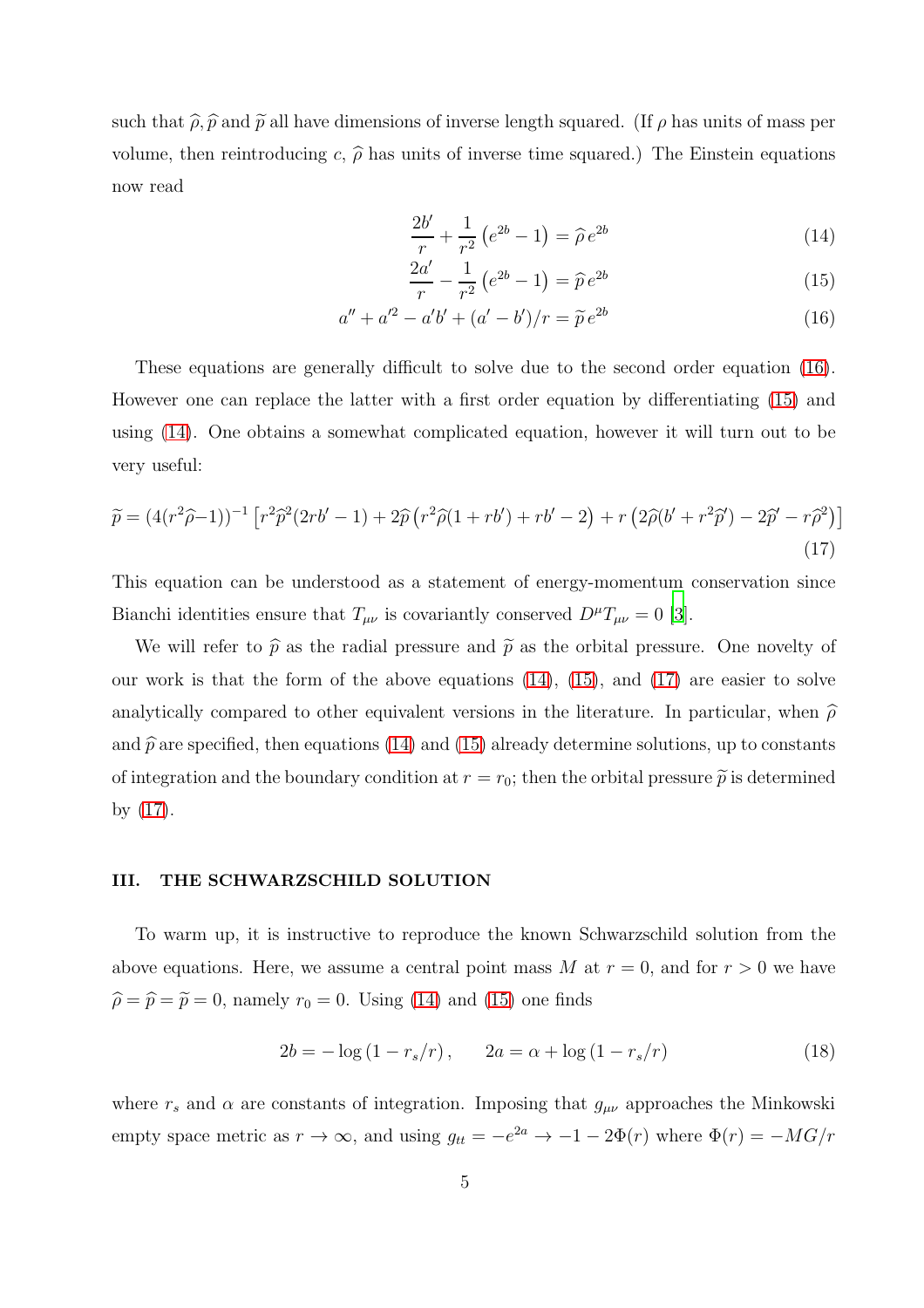is the Newtonian potential [\[3](#page-15-2)], one finds  $\alpha = 0$  and

$$
e^{2a} = \left(1 - \frac{r_s}{r}\right), \qquad e^{2b} = \left(1 - \frac{r_s}{r}\right)^{-1}
$$
 (19)

where  $r_s$  is the Schwarzschild radius

$$
r_s \equiv 2MG \tag{20}
$$

It is important to note that the above solution depends on determining the constant of integration and that [\(16\)](#page-4-0) is automatically satisfied due to the equivalent equation [\(17\)](#page-4-1).

# <span id="page-5-0"></span>IV. SOLUTIONS WITH CONSTANT NON-ZERO ENERGY DENSITY, AND ZERO RADIAL PRESSURE

#### A. General Solutions ignoring the boundary conditions.

In this section we consider solutions with constant energy density  $\rho$ , and with zero radial pressure, i.e.  $p = 0$ , which is commonly associated with cold matter. We will ignore the boundary condition [\(1\)](#page-1-0) at  $r = r_0$  for the remainder of this sub-section, but will impose it later.

Since  $\hat{\rho}$  has units of inverse length squared, let us define the scale  $\ell$ 

$$
\widehat{\rho} \equiv 1/\ell^2, \quad \widehat{p} = 0 \tag{21}
$$

where  $\ell$  has units of length and is constant in r. The solution to [\(14\)](#page-4-0) and [\(15\)](#page-4-0) is

<span id="page-5-2"></span>
$$
2b = -\log\left(1 - \frac{r^2}{3\ell^2} - \frac{\beta\ell}{r}\right) \tag{22}
$$

$$
2a = \alpha - \log(r/\ell) + \sum_{x-\text{roots}} \left( \frac{\log(x/\ell - r/\ell)}{1 - x^2/\ell^2} \right) \tag{23}
$$

where  $\alpha$  and  $\beta$  are constants of integration, and x-roots are the three roots of the cubic algebraic equation

<span id="page-5-1"></span>
$$
3\beta - 3(x/\ell) + (x/\ell)^3 = 0
$$
\n(24)

### B. Solution for all r with no singularity at  $r = 0$  and its Black Hole limit.

Let us first impose that there is no singularity in  $b(r)$  at  $r = 0$ . Then  $\beta = 0$  and the x-roots are simply

$$
x/\ell = 0, \quad x/\ell = \pm\sqrt{3}
$$
 (25)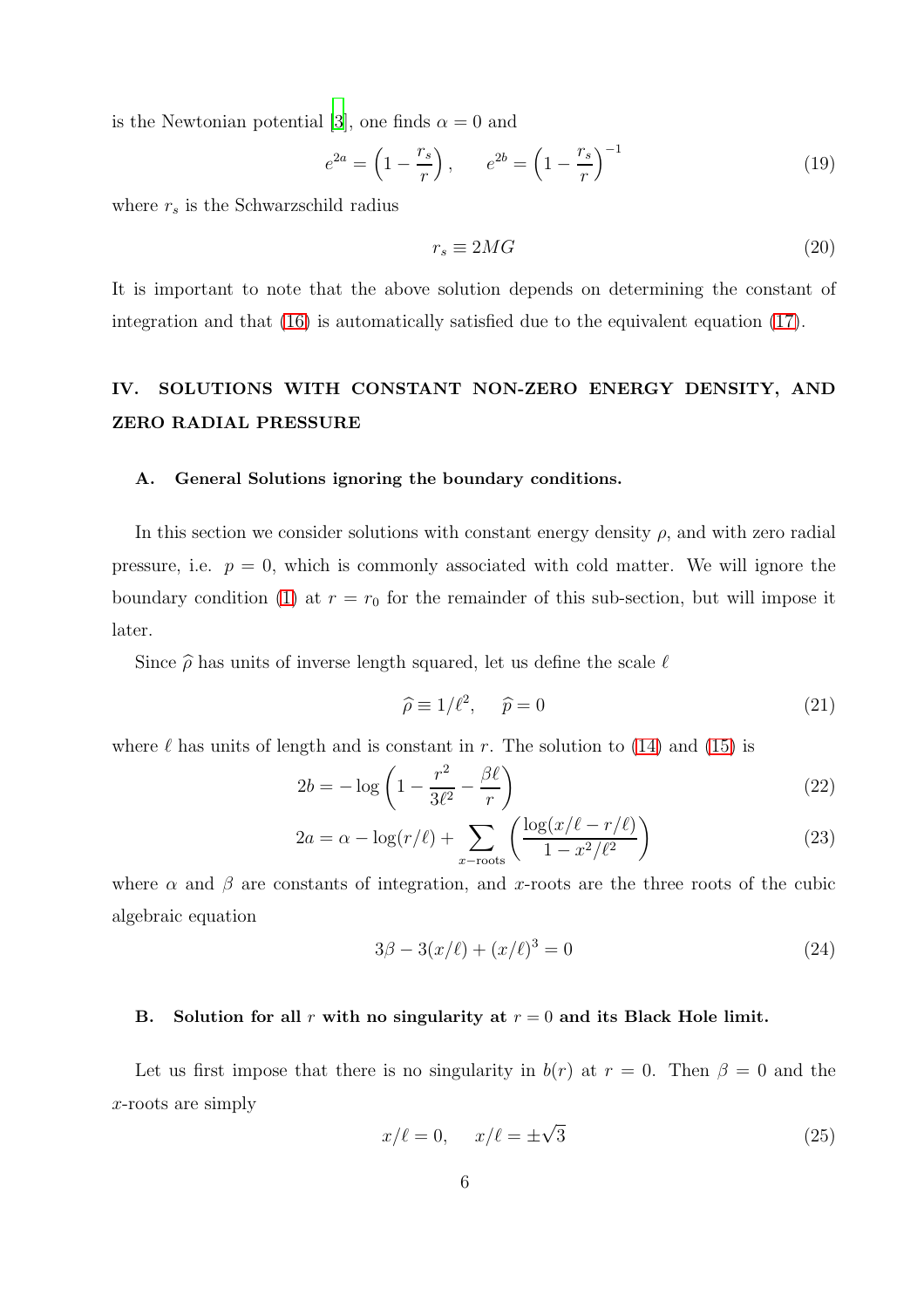By redefining the constant  $\alpha$  one finds the solution

$$
e^{2a} = \frac{C^2}{\sqrt{1 - \frac{r^2}{3\ell^2}}}, \qquad e^{2b} = \left(1 - \frac{r^2}{3\ell^2}\right)^{-1}
$$
(26)

where  $C$  is a real constant.

Next we require that the above solution matches the Schwarzschild solution at  $r = r_0$ :

$$
\left(1 - \frac{r_s}{r_0}\right)^{-1} = \left(1 - \frac{r_0^2}{3\ell^2}\right)^{-1} \tag{27}
$$

$$
1 - \frac{r_s}{r_0} = C^2 \left( 1 - \frac{r_0^2}{3\ell^2} \right)^{-1/2} \tag{28}
$$

The first equation is easily interpreted since it simply implies

<span id="page-6-0"></span>
$$
\frac{r_s}{r_0} = \frac{r_0^2}{3\ell^2}, \qquad \Longrightarrow \qquad \frac{4}{3}\pi r_0^3 \rho = M \tag{29}
$$

Multiplying the two equations, one concludes

<span id="page-6-2"></span>
$$
C^2 = \left(1 - \frac{r_0^2}{3\ell^2}\right)^{3/2} \tag{30}
$$

Requiring  $C^2$  to be real implies  $r_0^2/2\ell^2 \leq 1$ , and together with [\(29\)](#page-6-0)

<span id="page-6-1"></span>
$$
r_s \le r_0. \tag{31}
$$

Finally, using [\(17\)](#page-4-1) one finds the orbital pressure has the simple expression:

$$
\widetilde{p} = \frac{1}{4\ell^2} \left(\frac{3\ell^2}{r^2} - 1\right)^{-1} \tag{32}
$$

Recall there is no matter for  $r > r_0$  where the solution is the usual Schwarzschild solution. The equation [\(31\)](#page-6-1) implies that the Schwarzschild radius is generally *inside* the region with a distribution of matter where  $r < r_0$ , so that our solution does not represent the interior of a black hole, except possibly for  $r_s = r_0$ , which will be considered below. It is important to note that our solution is not singular at  $r = 0$ .

**Black Hole limit?** Consider the limiting case  $r_s = r_0$ , which is in principle allowed by [\(31\)](#page-6-1), where  $r_0$  approaches  $r_s$  from above. In this case, all the matter is inside the Schwarzschild radius, and our solution arguably extends the Schwarzschild solution into the interior of the event horizon of a black hole, which is rather intriguing. At  $r = 0$  the metric is

$$
ds^2 = -C^2 dt^2 + dr^2 \tag{33}
$$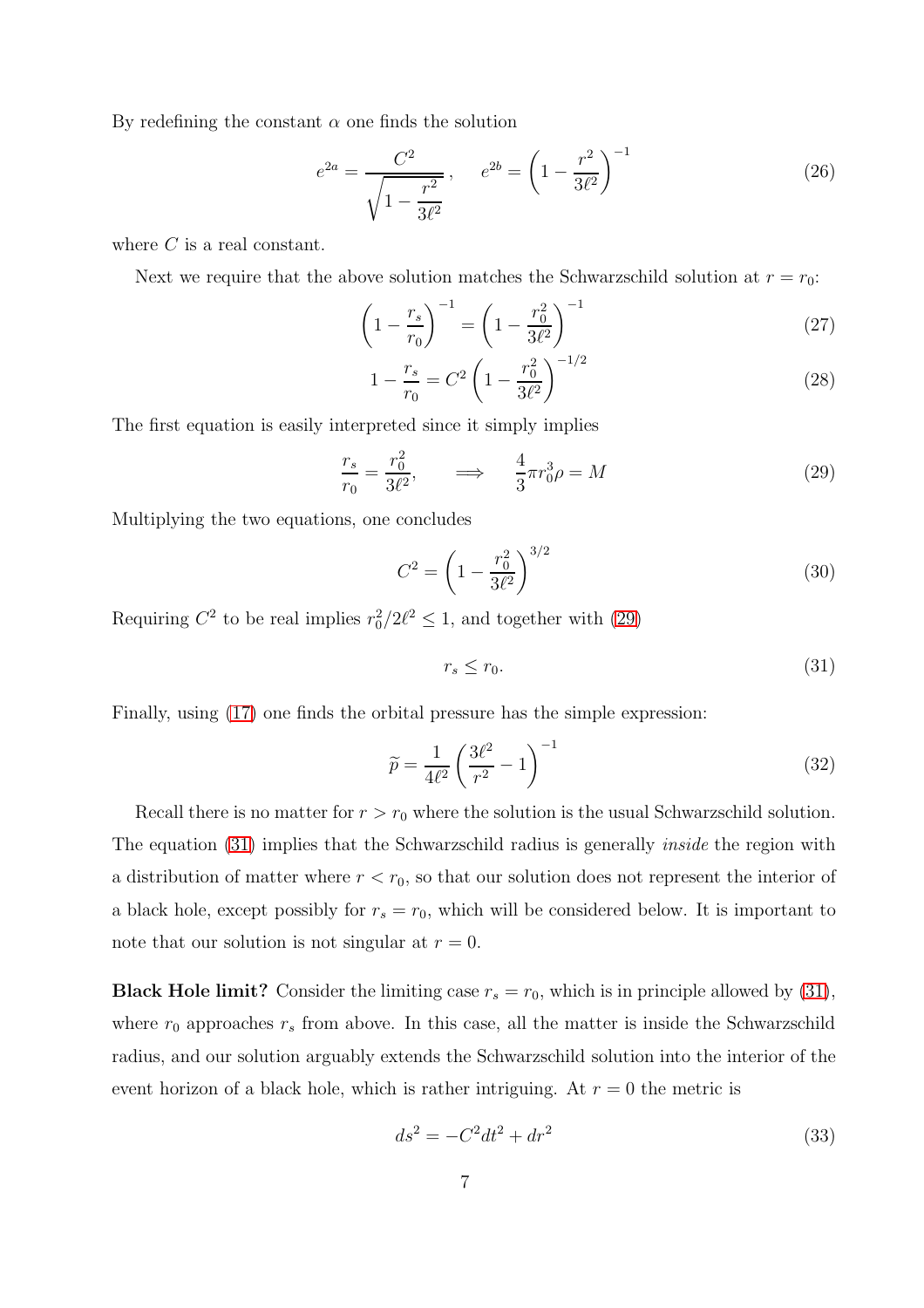where C can be interpreted as an effective speed of light. However  $(29)$  and  $(30)$  imply that the effective speed of light  $C = 0$ . This would seem to be consistent with the fact that light cannot escape the event horizon, since it is slowed down to zero speed everywhere inside, namely,  $C = 0$  for all  $r < r_s$ . It is as if time has stopped so no longer exists. Also note that the orbital pressure  $\tilde{p} = 0$  at  $r = 0$ . However it is not entirely clear that  $C = 0$  is physically sensible, and we think it actually is not; we will thus not deliberate further on this limit in this paper. Fortunately in Section [V](#page-9-0) we will find a more physically appealing solution with a different equation of state, namely  $p = w\rho$ , with  $w = -1$ , as for vacuum energy.

# C. Solutions with  $\beta \neq 0$ .

Let us now turn to solutions with a singularity at the origin where  $\beta \neq 0$ . The solutions are more complicated, but nevertheless have analytic expressions.

Define

$$
\widetilde{\beta} = \frac{3\beta}{2} \left( 1 - \sqrt{1 - \frac{4}{9\beta^2}} \right) \tag{34}
$$

The roots to [\(24\)](#page-5-1) are then

$$
x_1/\ell = e^{i\pi/3} \tilde{\beta}^{1/3} + e^{-i\pi/3} \tilde{\beta}^{-1/3}
$$
 (35)

$$
x_2/\ell = -\tilde{\beta}^{1/3} - \tilde{\beta}^{-1/3} \tag{36}
$$

$$
x_3/\ell = -e^{2\pi i/3} \tilde{\beta}^{1/3} - e^{-2\pi i/3} \tilde{\beta}^{-1/3}
$$
 (37)

We express the solution in the above form in order to properly keep track of branches.

In order for the metric to be real, we require that  $\beta$  is real. There are two cases to consider:

**Case 1.** Here  $|\beta| > 2/3$  and  $\tilde{\beta}$  is real. In general the  $x_i$  are complex, however we only require that  $a(t)$  is real, which is compatible with complex  $x_i$ . For instance when  $0 < \beta < 1$ , then it turns out that  $x_3 = x_1^*$  $_1^*$  and  $x_2$  is real, which implies that  $a(r)$  in [\(23\)](#page-5-2) is real. On the other hand when  $\tilde{\beta} < 0$ ,  $x_2 = x_1^*$  and  $x_3$  is real so that again  $a(r)$  is real. Incidentally, it turns out that if  $0 < \tilde{\beta} < 1$  is rational, then so is  $\beta$ . For instance  $\tilde{\beta} = 9/10$  corresponds to  $\beta = 181/270.$ 

**Case 2.** Here  $|\beta| < 2/3$ , and

$$
\tilde{\beta} = 3\beta/2 - i\sqrt{1 - 9\beta^2/4} \tag{38}
$$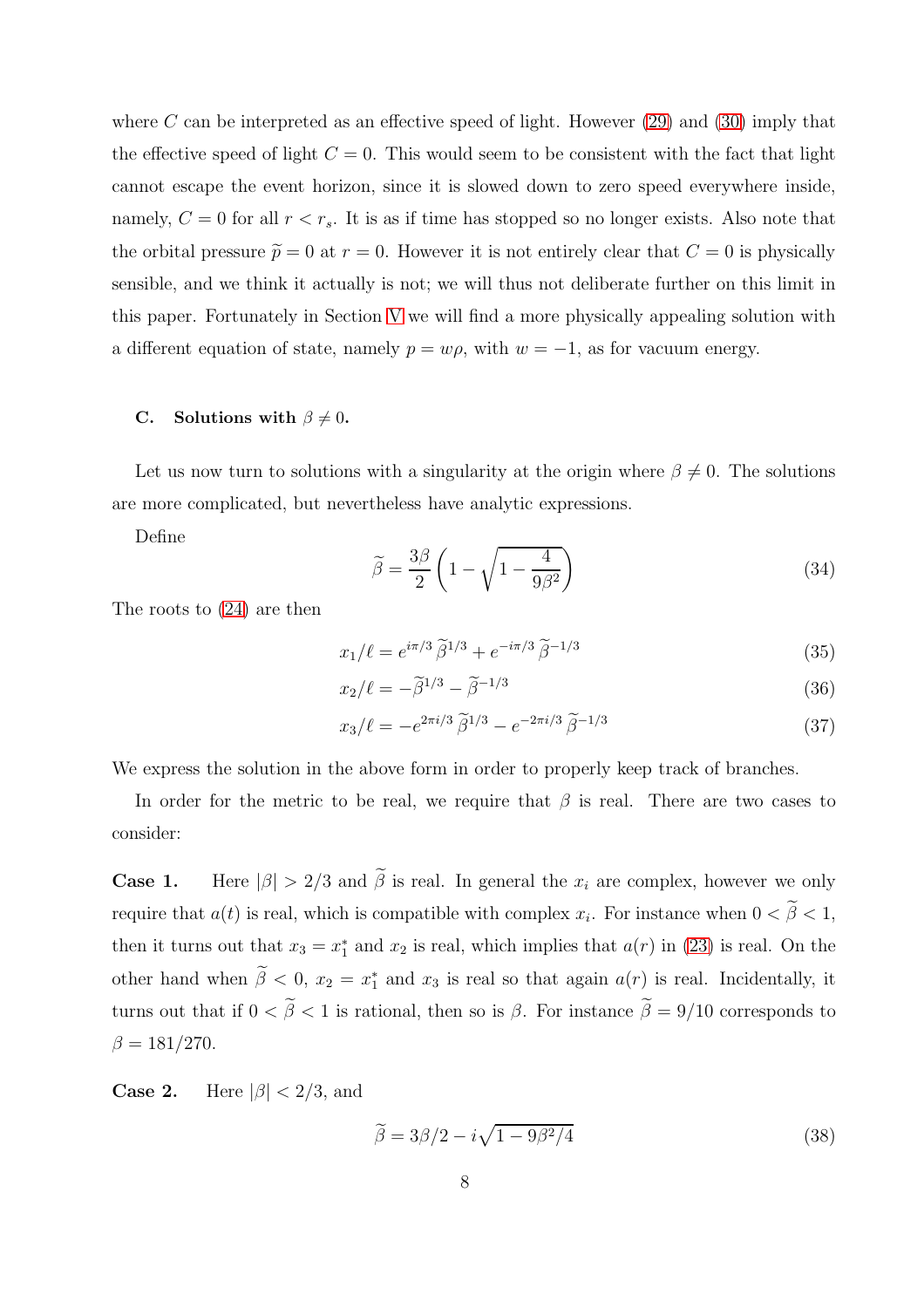One sees that  $|\widetilde{\beta}| = 1$  such that  $\widetilde{\beta}$  is a pure phase. Let us parameterize it as

$$
\tilde{\beta} = e^{-3\pi i \gamma}, \qquad \gamma \equiv \frac{1}{3\pi} \arccos(3\beta/2) \tag{39}
$$

A nice feature of this case is that the x-roots are real:

$$
\{x_1, x_2, x_3\}/\ell = \{2\cos\left(\pi(\gamma - \frac{1}{3})\right), -2\cos(\pi\gamma), 2\cos\left(\pi(\gamma + \frac{1}{3})\right)\}\
$$
(40)

These roots satisfy

$$
x_1 + x_2 + x_3 = 0 \tag{41}
$$

The case  $\beta = 0$  of the last section corresponds to  $\gamma = 1/6$  and  $\tilde{\beta} = -i$ .

Cases 1 and 2 are separated by  $\beta = 2/3$ , where  $\gamma = 0$  and  $\{x_1, x_2, x_3\}/\ell = \{1, -2, 1\}.$ The roots  $x/\ell = 1$  lead to singularities in the expression [\(23\)](#page-5-2) for  $a(r)$ , and won't be further considered here.

Rather than attempt to solve all such cases, for illustrative and simplifying purposes, we will limit ourselves to Case 2 where all x-roots are real. Returning to  $(23)$ , for each  $x_i$  one has  $\log((x_i-r)/\ell) = \log |(x_i-r)/\ell|$  or  $\log |(x_i-r)/\ell| + i\pi$  depending on the sign of  $(x_i-r)$ . If r is such that the  $i\pi$  is required, then this just leads to a constant that can be absorbed into the constant  $\alpha$ . Consequently, defining

$$
\nu_i = \frac{1}{(1 - x_i^2/\ell^2)}\tag{42}
$$

one finds the solution

<span id="page-8-0"></span>
$$
e^{2b} = \left(1 - \frac{r^2}{3\ell^2} - \frac{\beta\ell}{r}\right)^{-1}
$$
\n(43)

$$
e^{2a} = C^2 \left(\frac{\ell}{r}\right) \prod_{i=1}^3 \left|1 - \frac{r}{x_i}\right|^{\nu_i}
$$
\n
$$
(44)
$$

Above,  $C^2$  is required to be a real constant which implicitly depends on  $\beta$ . Matching the above solution to the Schwarzschild solution at  $r = r_0$ , one obtains

<span id="page-8-1"></span>
$$
\frac{r_s}{r_0} = \frac{r_0^2}{3\ell^2} + \frac{\beta\ell}{r_0}
$$
\n(45)

$$
C^{2} = \frac{r_{0}}{\ell} \left( 1 - \frac{r_{s}}{r_{0}} \right) \prod_{i=1}^{3} \left| 1 - \frac{r_{0}}{x_{i}} \right|^{-\nu_{i}}
$$
(46)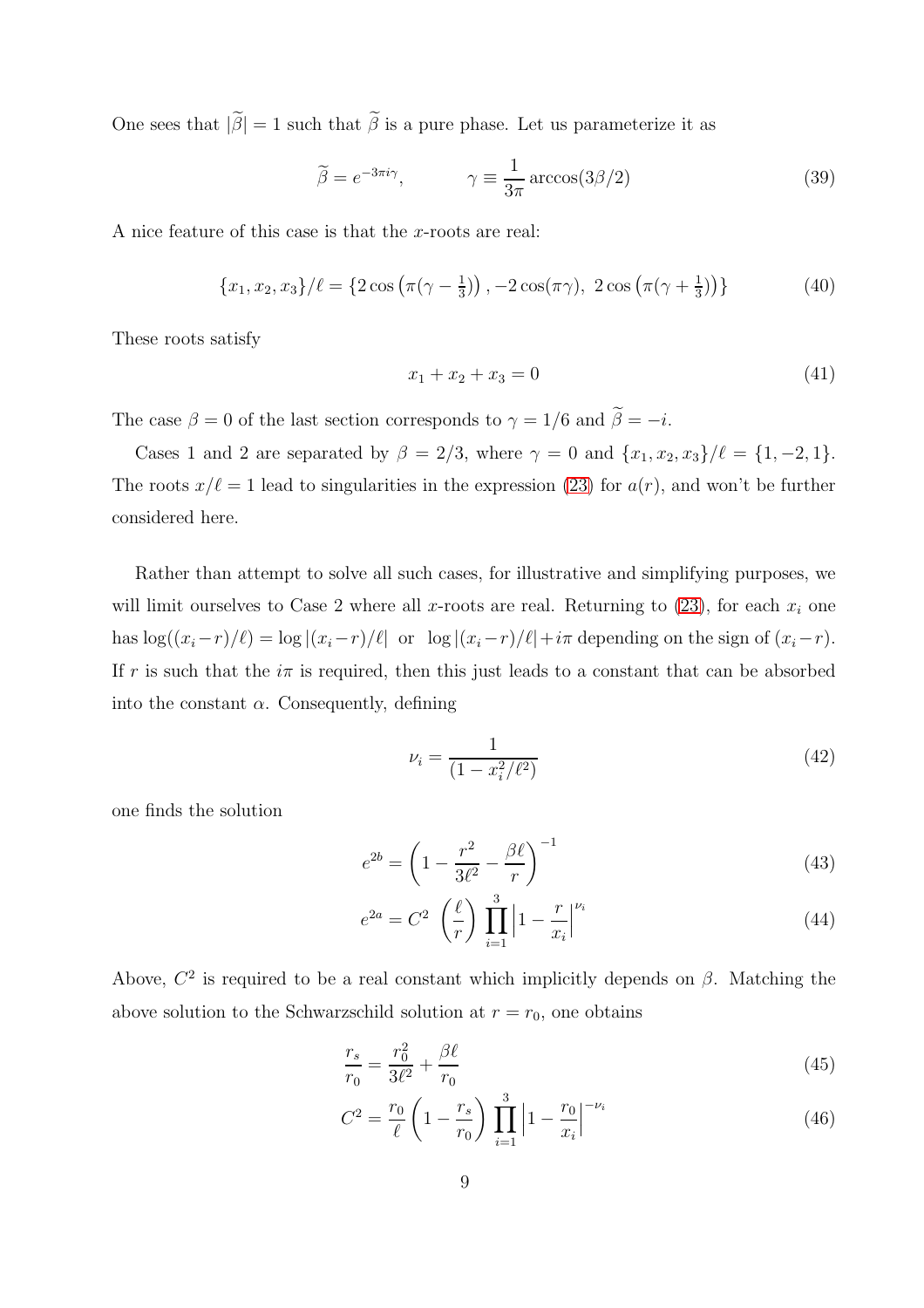#### <span id="page-9-0"></span>V. SOLUTIONS WITH NON ZERO RADIAL PRESSURE

Here we consider

$$
\widehat{\rho} = 1/\ell^2, \qquad \widehat{p} = w \,\widehat{\rho} \tag{47}
$$

where  $\ell$  and  $w$  and constants. In cosmology, for matter, radiation, and vacuum energy,  $w = 0, 1/3, -1$  respectively, and these are still interesting cases in our context.

# A. General w

The solution of the last section still applies with modified exponents  $\nu_i$ . Namely [\(43\)](#page-8-0) and [\(44\)](#page-8-0) still apply, where the  $x_i$  satisfy the same cubic equation [\(24\)](#page-5-1), however now

$$
\nu_i = \frac{1 + w x_i^2 / \ell^2}{1 - x_i^2 / \ell^2} \tag{48}
$$

Matching to the Schwarzschild solution at  $r = r_0$ , one again obtains [\(45\)](#page-8-1) and [\(46\)](#page-8-1) with these modified exponents  $\nu_i$ .

For physical reasons, and also for simplicity, let us consider non-singular solutions in  $e^{2b}$ where  $\beta = 0$ . Then, as before,  $\{x_i\}/\ell = \{0, \pm \sqrt{3}\}\$ . One sees that the  $x_i = 0$  root just cancels the log r's in [\(23\)](#page-5-2), such that the  $1/r$  factor in [\(44\)](#page-8-0) is cancelled by the  $x<sub>i</sub> = 0$  root. One obtains

$$
e^{2b} = \left(1 - \frac{r^2}{3\ell^2}\right)^{-1}, \qquad e^{2a} = C^2 \left|1 - \frac{r^2}{3\ell^2}\right|^\nu, \qquad \nu = -(1+3w)/2 \tag{49}
$$

Matching to the Schwarzschild solution at  $r = r_0$ , one finds

$$
\frac{r_s}{r_0} = \frac{r_0^2}{3\ell^2}, \qquad C^2 = \left(1 - \frac{r_s}{r_0}\right) \left|1 - \frac{r_s}{r_0}\right|^{-\nu}
$$
(50)

## B. The special case  $w = -1$

Unless  $w = -1$ ,  $C^2$  equals 0 or  $\infty$  as  $r_0 \to r_s$ . When  $w = -1$ ,  $\nu = 1$ , and the above solution simplifies considerably. Remarkably, from [\(17\)](#page-4-1) one obtains the non-trivial result from this complicated expression that  $\tilde{p} = -1/\ell^2$ . Thus when  $w = -1$ , all pressures are entirely consistent with vacuum energy, i.e.  $T_{\mu\nu} = -\rho g_{\mu\nu}$ :

<span id="page-9-1"></span>
$$
\{\hat{\rho}, \hat{p}, \tilde{p}\} = \{1, -1, -1\}/\ell^2 \tag{51}
$$

In the next section, we will apply this solution to the interior of a black hole.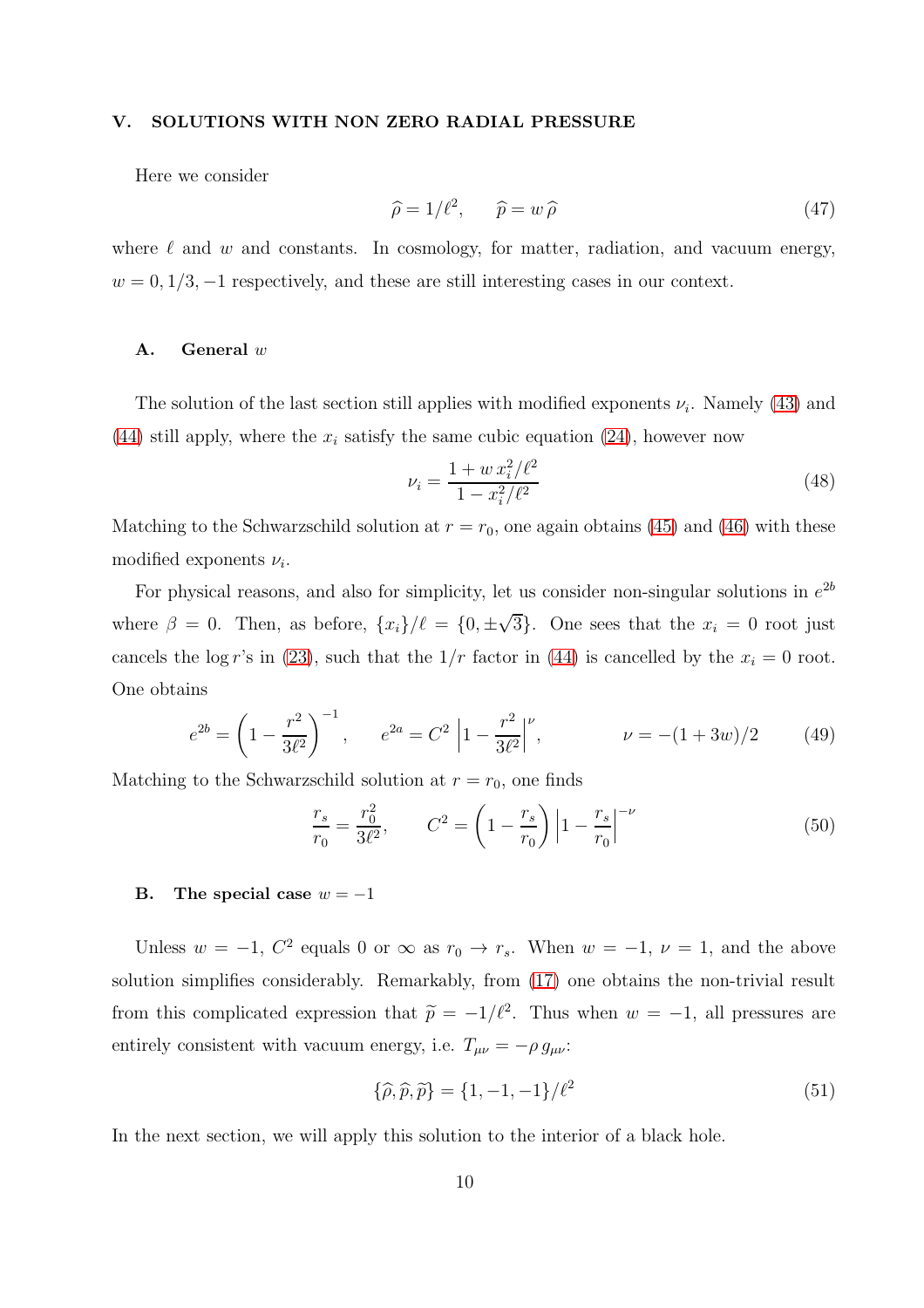#### <span id="page-10-0"></span>VI. THE INTERIOR OF A BLACK HOLE AS VACUUM ENERGY

### A. The solution inside the event horizon

Consider the non singular solution of the last section ( $\beta = 0$ ) with  $w = -1$  where  $\nu = 1$ . Recall that by construction for  $r > r_0$  the solution is the Schwarzschild one. Let  $r_0 \rightarrow r_s$ , approaching the limit from above. In this limit, all the matter is inside the event horizon at  $r_s$  and can be interpreted as a black hole of mass M. It turns out that in this limit  $C^2 = 1$ , which is more physically sensible than  $C^2 = 0$  in Section [IV](#page-5-0) where  $w = 0$ . In fact, unless  $w = -1$ ,  $C^2$  is equal to either 0 or  $\infty$ , so that  $w = -1$  is the only physically sensible possibility. Inside the black hole  $r < r_s$  the solution is quite simple.

$$
e^{2a} = 1 - \frac{r^2}{3\ell^2}, \qquad e^{2b} = \left(1 - \frac{r^2}{3\ell^2}\right)^{-1} \qquad (r < r_s) \tag{52}
$$

where  $r_s/r_0 = r_0^2/3\ell^2$ , which just implies [\(29\)](#page-6-0). The original black hole singularity at  $r = 0$  of the Schwarzschild solution no longer exists. Furthermore, inside the black hole, the energy and pressures are interpreted as vacuum energy due to [\(51\)](#page-9-1).

#### B. Black Hole Entropy

Basic laws of thermodynamics, with zero chemical potential, imply

$$
T dS = dU + p dV \tag{53}
$$

Here U is the internal energy, so that  $U = \rho V$ . One has  $dU = \rho dV + d\rho V$  and the  $\rho dV$ term is cancelled when  $p = -\rho$ . Thus  $dS/d\rho = V/T$ , which implies  $S = V(\rho - \rho_0)/T$ , where  $\rho V = M$  is the mass of the black hole and  $\rho_0$  is a constant of integration. Now,  $M/T$  is a constant, and if  $M = 0$ , then nothing exists, and the entopy S must be zero. Thus we take the integraton constant to be proportional to  $\rho$ .

<span id="page-10-1"></span>
$$
S = \kappa \frac{M}{T} = \kappa \frac{r_s}{2GT}.
$$
\n(54)

for some constant  $\kappa$ , which we cannot predict.

Thus far, our analysis has been purely classical with  $\hbar = 0$ . Although we cannot justify the following based on this classical analysis, let us nevertheless identify the temperature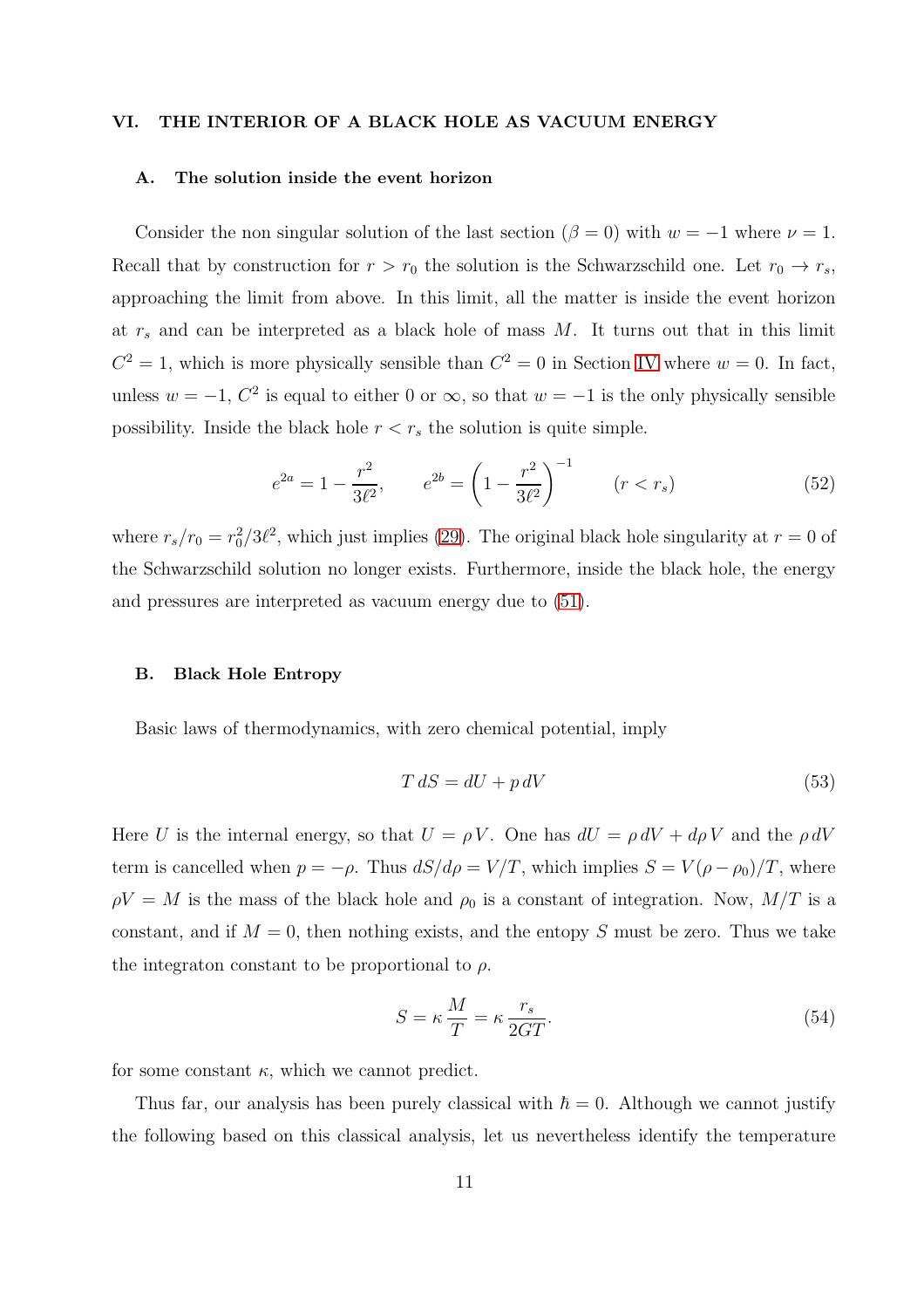$T = T_H$  where  $T_H$  is the Hawking temperature [\[6\]](#page-15-3)

$$
T_H = \frac{\hbar}{k_B} \frac{1}{8\pi GM} \tag{55}
$$

with  $k_B$  equal to Boltzmann's constant. Identifying the area  $A = 4\pi r_s^2$ , one finds an entropy which is proportional to the area [\[5](#page-15-4), [6\]](#page-15-3). For  $\kappa = 1/2$ , which corresponds to  $\rho_0 = \rho/2$ , one finds the Bekenstain-Hawking entropy

$$
S = \frac{k_B}{4\ell_p^2} A \tag{56}
$$

where  $\ell_p = \sqrt{\hbar G}$  is the Planck length. One point of view is that one can chose the constant of integration  $\rho_0$  such that  $\kappa = 1/2$  in order to match with the Bekenstein-Hawking entropy; however as stated, we could not present arguments to justify this based on our classical analysis. Furthermore it is not possible to predict the nature of the matter inside the black hole beyond its equation of state  $w = -1$ .

# <span id="page-11-0"></span>VII. COULD THE DARK ENERGY OF THE OBSERVABLE UNIVERSE ORIG-INATE FROM THE VACUUM ENERGY INSIDE BLACK HOLES?

In the last section, we have proposed that the interior of a black hole consists of vacuum energy. Just as the matter content of the universe is treated as a fluid, where the "particles" are individual galaxies, black holes can be considered as pockets of vacuum energy, and on average constitute a total vacuum energy density  $\bar{\rho}_{de}$ . One should distinguish between the local effect of black holes, which are classically point masses beyond the Schwarzschild radius, verses their global cosmological effects. We suggest that the latter can perhaps be interpreted as dark energy. In the following, we only make rough estimates.

# A. The density of the proposed dark energy for the observable universe

Let  $\rho_{de}$  denote the total vacuum energy of the universe due to black holes at the current time. Then

$$
\rho_{\rm de} = \frac{M_{\rm bh-total}}{V_{\rm total}}\tag{57}
$$

where  $M_{\rm bh-total}$  is the sum total of the masses of all black holes in the universe and  $V_{\rm total}$ is the total volume of the universe. We can give a rough estimate of  $\rho_{de}$  as follows. The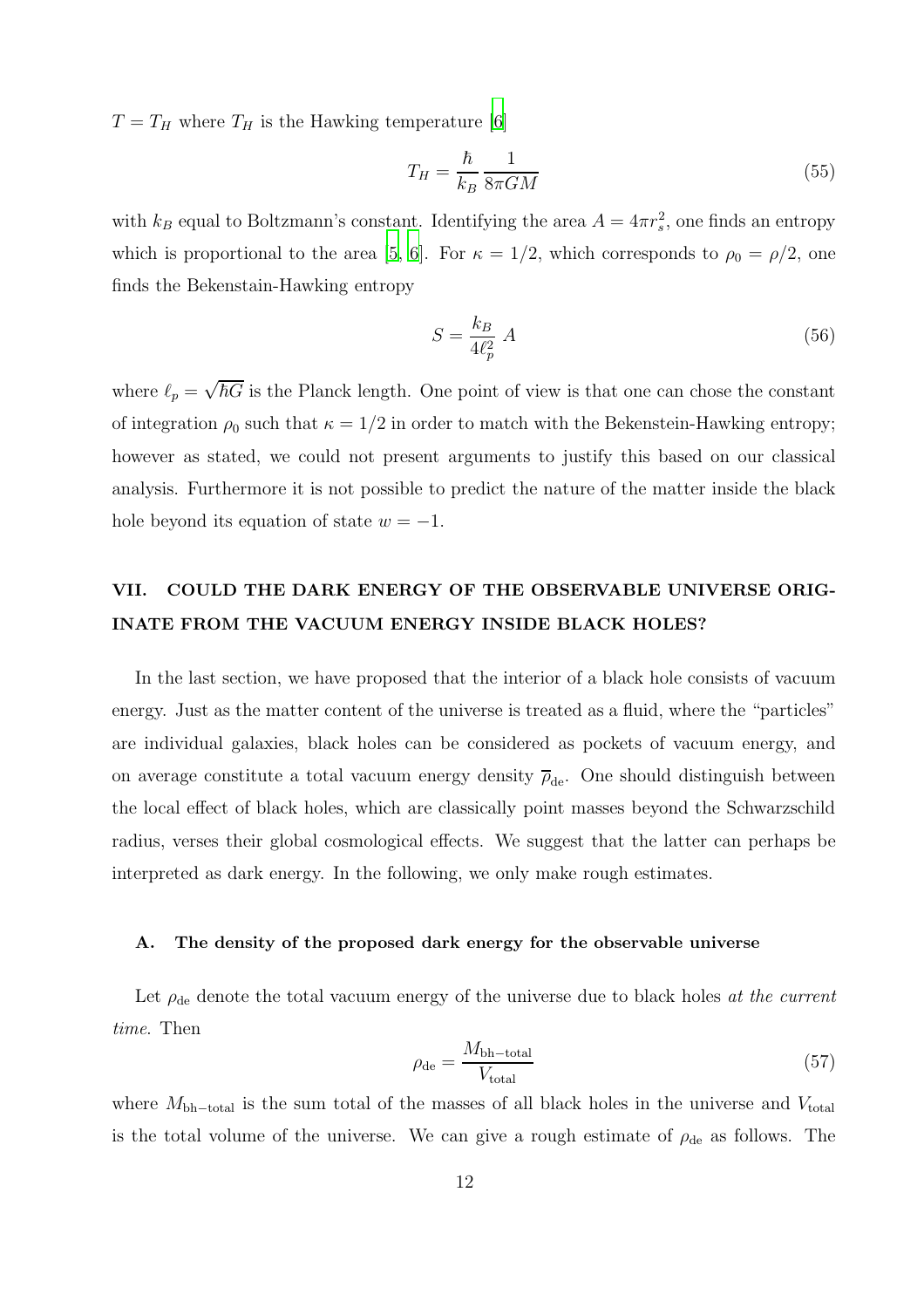average  $\overline{\rho}_{\rm de}$  is

<span id="page-12-1"></span>
$$
\overline{\rho}_{\rm de} = \frac{\overline{V}_{\rm bh}}{V_{\rm total}} N_{\rm g} \overline{N}_{\rm bh} \overline{\rho}_{\rm bh} = \frac{N_{\rm g} \overline{N}_{\rm bh} \overline{M}_{\rm bh}}{V_{\rm total}}
$$
\n(58)

where  $\overline{V}_{bh}$  is the average volume of a black hole,  $N_g$  is the total number of galaxies,  $\overline{N}_{bh}$  is the average number of black holes per galaxy,  $\overline{\rho}_{bh}$  is the average density of a black hole, and  $M_{\rm bh}$  is the average mass of a black hole. If  $\rho_{\rm total}$  is the total energy density of the universe, then  $\overline{\rho}_{de}/\rho_{total} = M_{bh-total}/M_{total} < 1$  where  $M_{total}$  is the total mass of the universe. It needs to be emphasized that  $\bar{\rho}_{de}$  in [\(58\)](#page-12-1) is not constant in the evolution of the universe, and is thus not an ordinary cosmological constant.

The above formula [\(58\)](#page-12-1) for  $\bar{\rho}_{de}$  is compatible with the measured dark energy density  $\rho_{\rm de} = 0.7 \times 10^{-29} g/cm^3$  [\[7](#page-15-5), [8](#page-15-6)], for some reasonable estimates of the parameters. For instance, let us take the known estimates  $N_{\rm g} = 10^{11}$ ,  $\overline{N}_{\rm bh} = 10^8$  as in our own galaxy, and the estimate  $V_{\text{total}} = 4 \times 10^{86} \text{ cm}^3$ . The average black hole mass  $\overline{M}_{\text{bh}}$  is harder to estimate since it can range from  $10M_{\odot}$  to  $10^{9}M_{\odot}$ . Given this situation, it makes sense to take the geometric mean of these extreme limits. Thus we take  $\overline{M}_{bh} = 10^5 M_{\odot}$ . Then [\(58\)](#page-12-1) gives  $\overline{\rho}_{\rm de} \approx 10^{-30} g/{\rm cm}^3$ , which is surprisingly close to the measured value. However our estimates were rough approximations, so this apparently excellent agreement is likely to be fortuitous. In particular, our estimate for  $\overline{M}_{bh}$  is perhaps over estimated, unless there are many as yet undetected intermediate mass black holes. In any case, more accurate estimates of  $\overline{\rho}_{\rm de}$  along the above lines are likely to give the same value within an order of magnitude or so.

## <span id="page-12-0"></span>VIII. SOME SOLUTIONS WITH NON-CONSTANT ENERGY DENSITY

For the previous sections, we considered constant energy density  $\rho$ . In this section we consider the case

$$
\widehat{\rho} = \frac{\sigma}{r^2}, \qquad \widehat{p} = 0 \tag{59}
$$

where  $\sigma$  is a constant. One can find an exact solution for any  $\sigma$ , which we do not present here. The case  $\sigma = 1$  is particularly simple:

$$
e^{2b} = \frac{c_1 r}{\hat{\ell}}, \qquad e^{2a} = \left(\frac{c_2 \hat{\ell}}{r}\right) e^{c_1 r/\hat{\ell}} \tag{60}
$$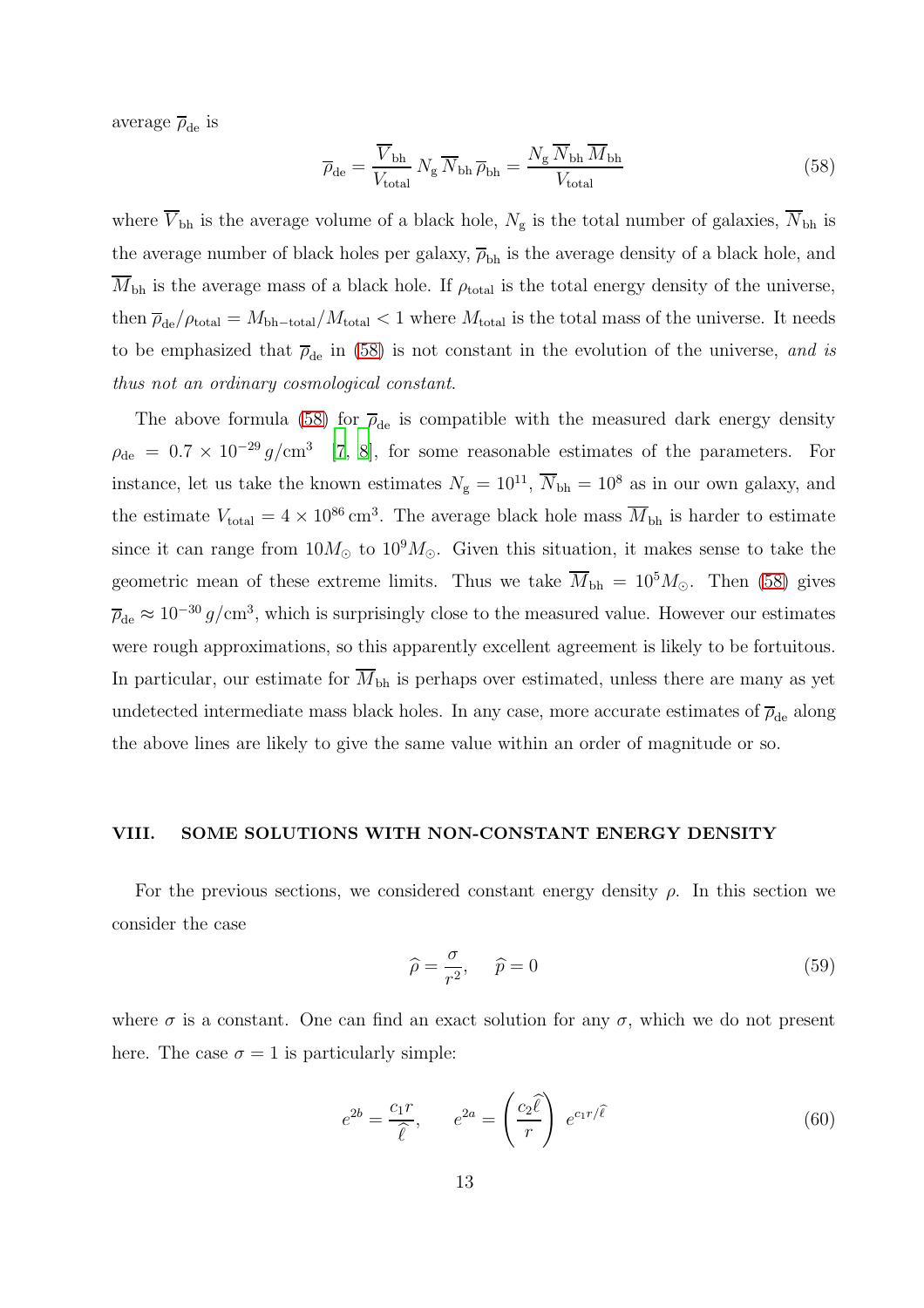where  $c_{1,2}$  are constants of integration, and  $\ell$  is a length scale. Matching to the Schwarzschild solution, one finds

$$
c_1 = \frac{\widehat{\ell}}{r_0} \left( 1 - \frac{r_s}{r_0} \right)^{-1}, \qquad c_2 = \left( \frac{r_0}{\widehat{\ell}} - \frac{r_s}{\widehat{\ell}} \right) e^{-c_1 r_0/\widehat{\ell}} \tag{61}
$$

Note that this solution is unavoidably singular at  $r = 0$ , and we don't have much more to say about it here.

# IX. CONCLUDING REMARKS

We already summarized our results and proposals in the Introduction, so let us just remark on some open questions, of which there are many.

 $\star$  We proposed that the interior of a black hole is vacuum energy. What is interesting about this proposal is that it has nothing to do with Quantum Mechanics nor Quantum Gravity. We only introduced  $\hbar$  in order to compare with the Bekenstein-Hawking entropy. Is there indeed a purely classical resolution of the original black hole singularity as we proposed? A related question is whether the temperature  $T$  in the black hole entropy formula [\(54\)](#page-10-1) is necessarily the Hawking temperature  $T_H$  which does depend on  $\hbar$ . For  $\kappa = 1/2$ , or equivalently,  $T = 2T_H$ , our proposed entropy agrees with the Bekenstein-Hawking entropy, however we could not justify this based on our classical analysis. String theory models suggest that the temperature should indeed equal  $T_H$  [\[10](#page-15-7)].

 $\star$  We have proposed that the vacuum energy inside black holes could perhaps explain the current dark energy density of the observable universe, which is a late time inflation. The vacuum energy density due to black holes is not constant in time. Could the same idea be applied to the very early universe, where the origin of inflation is a single primitive black hole? Certainly the energy density in the early universe was large enough for such a black hole to momentarily exist. We have some preliminary results in this direction [\[9](#page-15-8)].

 $\star$  Is there a physical application of the singular solutions for zero radial pressure presented in Section [IV,](#page-5-0) in particular those for Case 1, which were not studied in much detail?

 $\star$  Are there physically sensible solutions for the interior of a black hole where the matter is deeply inside, i.e.  $r_0 < r_s$ ? Based on [\(45\)](#page-8-1) this may be possible for non-zero  $\beta$  where  $r_0^2/3\ell^2 > 1 - \beta\ell/r_0.$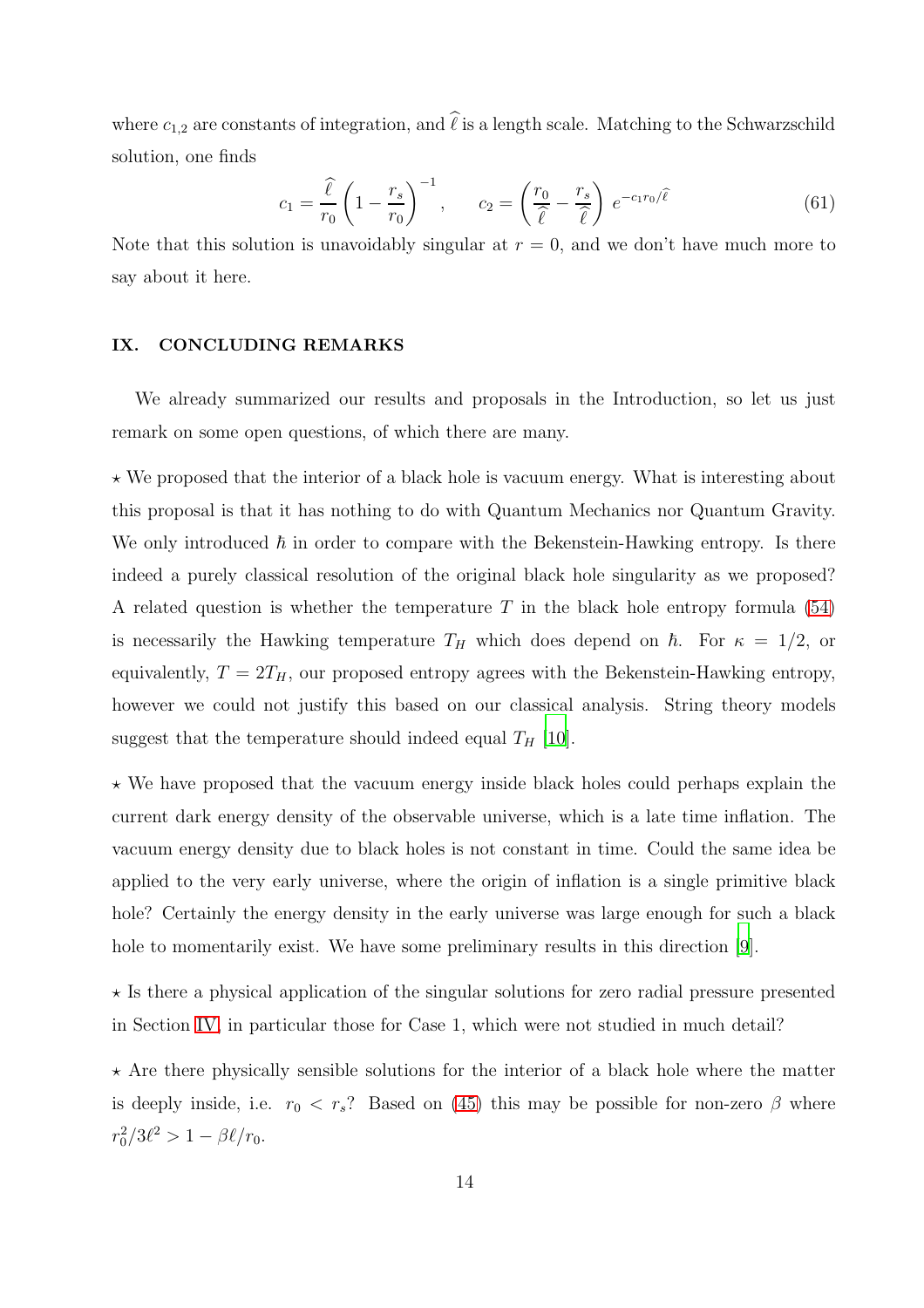$\star$  Since the measurement of gravitational waves from black hole mergers is now possible [\[2](#page-15-1)], is it feasible to detect any potential internal structure of a black hole, as of the kind proposed in this work?

Note added: After completing this article we were informed of previous works on nonsingular black holes with negative pressure from a different approach. In particular we wish to cite the works [\[11](#page-15-9)[–14](#page-15-10)] and references therein. We thank R. Brustein for pointing this out and for discussions.